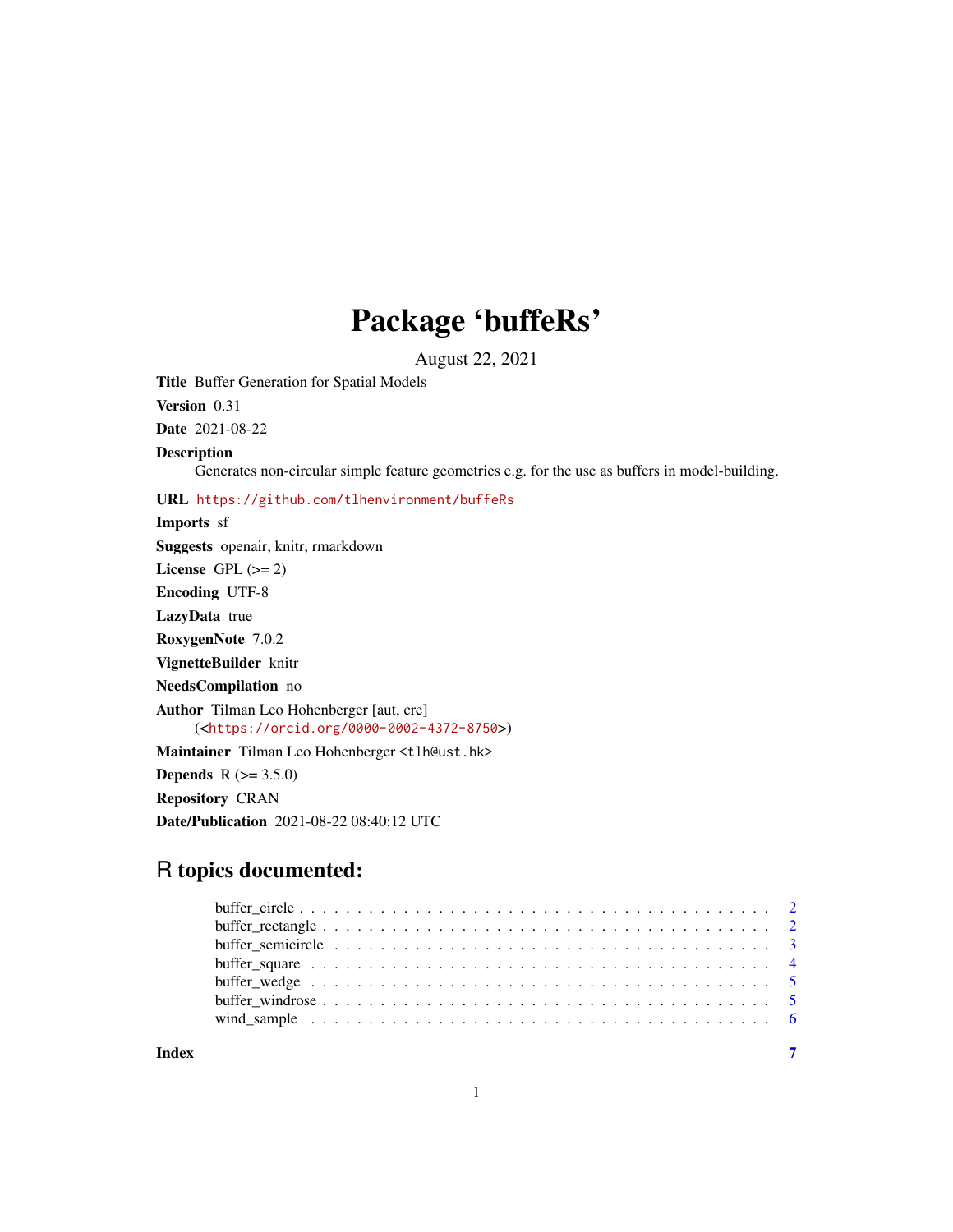<span id="page-1-0"></span>buffer\_circle *A circule function*

#### Description

Creates a circular buffer. Wrapper around sf::st\_buffer()

#### Usage

```
buffer_circle(point, radius, ...)
```
#### Arguments

| point    | Cente point of the buffer, must equal to true in: $sf::st_is(point, "POINT")$ |
|----------|-------------------------------------------------------------------------------|
| radius   | Radius of the buffer (numeric)                                                |
| $\cdots$ | Further arguments to give to $sf::st_buffer()$                                |

#### Value

An object of class sfc\_POLYGON

#### Examples

```
example\_point = sf::st\_point(c(1,2))example_point = sf::st_sfc(example_point)
example_point = sf::st_sf(example_point)
buffer_circle(example_point, 200) -> circular_buffer
```
plot(circular\_buffer)

buffer\_rectangle *A rectangle Function*

#### Description

Creates a rectangular polygon

#### Usage

```
buffer_rectangle(point, x_length, y_length, degree = 0)
```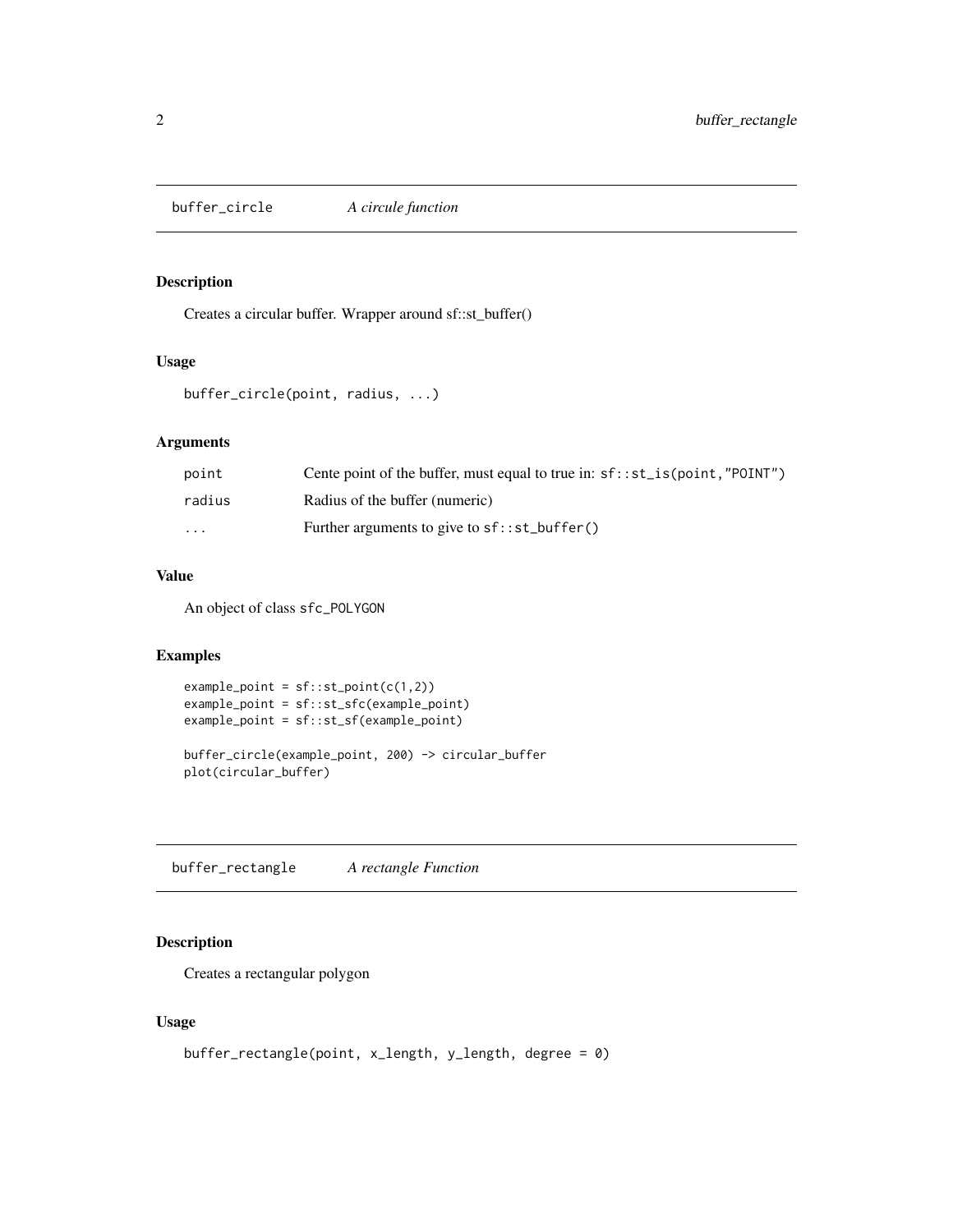#### <span id="page-2-0"></span>buffer\_semicircle 3

#### Arguments

| point    | Centre point of the buffer, must equal to true in: $sf::st_is(point, "P0INT")$                  |
|----------|-------------------------------------------------------------------------------------------------|
| x_length | Length of the x-side (horizontal side), should be in the unit of projection (nu-<br>meric)      |
| v_length | Length of the y-side (vertical side), should be in the unit of projection (numeric)             |
| degree   | The angle at which the rectangle is centred (clockwise). Must be between 0 and<br>360 (numeric) |

#### Value

An object of class sfc\_POLYGON

#### References

Rotation function taken from Edzer Pebesma sf package vignette [https://r-spatial.github.](https://r-spatial.github.io/sf/articles/sf3.html) [io/sf/articles/sf3.html](https://r-spatial.github.io/sf/articles/sf3.html)

#### Examples

```
example\_point = sf::st\_point(c(1,2))example_point = sf::st_sfc(example_point)
example_point = sf::st_sf(example_point)
buffer_rectangle(example_point, 200, 90, 22) -> rectangular_shaped_buffer
plot(rectangular_shaped_buffer)
```
buffer\_semicircle *A Semicircle Function*

#### Description

Creates a semicircular polygon, wrapper around buffer\_wedge(point,radius,degree,degree\_width  $= 45$ 

#### Usage

buffer\_semicircle(point, radius, degree)

#### Arguments

| point  | Centre point of the buffer, must equal to true in: $sf::st_is(point,"P0INT")$               |
|--------|---------------------------------------------------------------------------------------------|
| radius | Radius of the buffer (numeric)                                                              |
| degree | The angle at which the wedge is centred (clockwise). Must be between 0 and<br>360 (numeric) |

#### Value

An object of class sfc\_POLYGON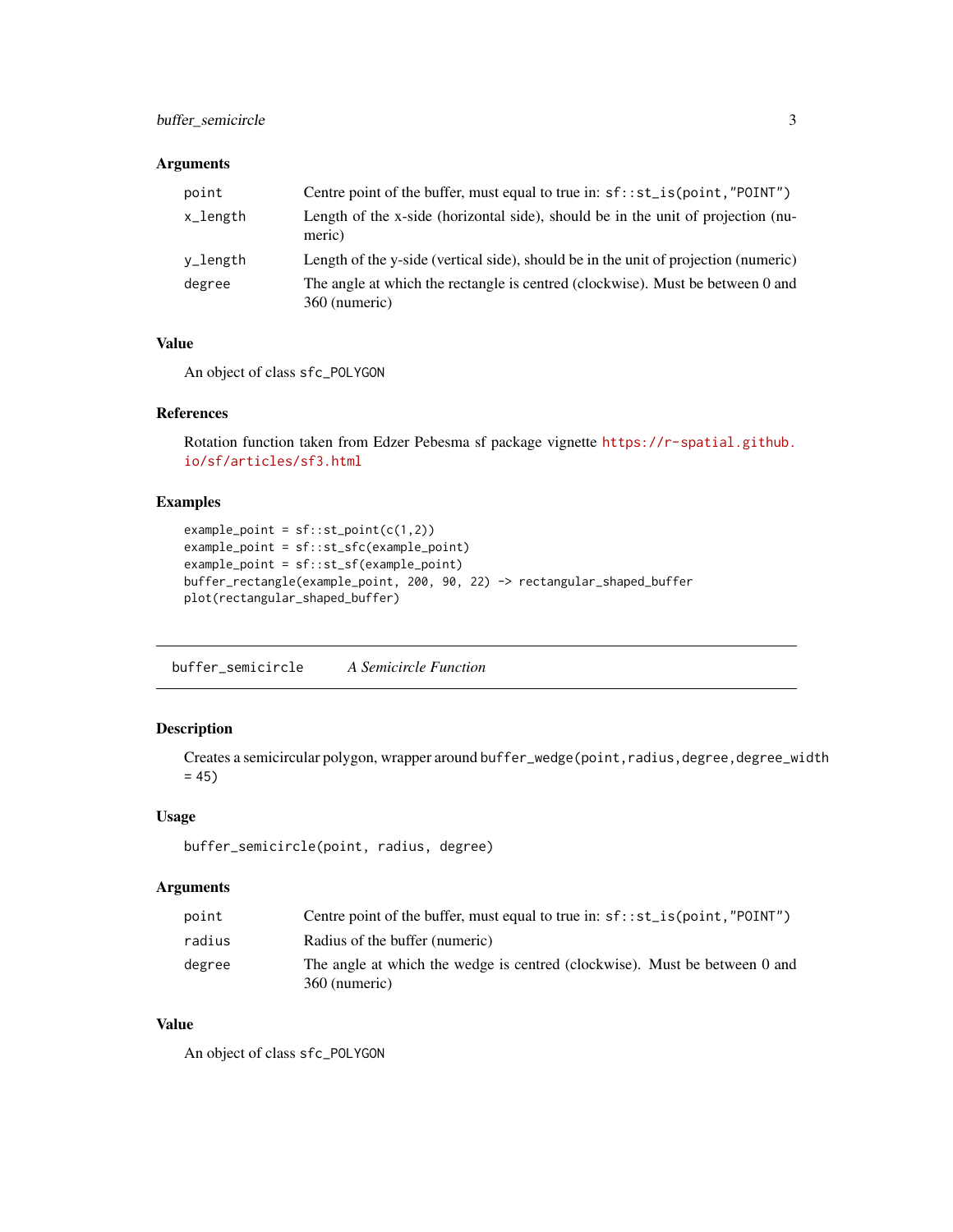#### Examples

```
example\_point = sf::st\_point(c(1,2))example_point = sf::st_sfc(example_point)
example_point = sf::st_sf(example_point)
buffer_semicircle(example_point, 200, 90) -> semicircular_buffer
plot(semicircular_buffer)
```
buffer\_square *A square Function*

#### Description

Creates a square polygon, wrapper around buffer\_rectangle(point, x\_length = length, y\_length = length,degree)

#### Usage

buffer\_square(point, length, degree = 0)

#### Arguments

| point  | Centre point of the buffer, must equal to true in: $sf::st_is(point,"P0INT")$                |
|--------|----------------------------------------------------------------------------------------------|
| length | Length of the square sides, should be in the unit of projection (numeric)                    |
| degree | The angle at which the square is centred (clockwise). Must be between 0 and<br>360 (numeric) |

#### Value

An object of class sfc\_POLYGON

#### Examples

```
example\_point = sf::st\_point(c(1,2))example_point = sf::st_sfc(example_point)
example_point = sf::st_sf(example_point)
buffer_square(example_point, 90, 22) -> square_shaped_buffer
plot(square_shaped_buffer)
```
<span id="page-3-0"></span>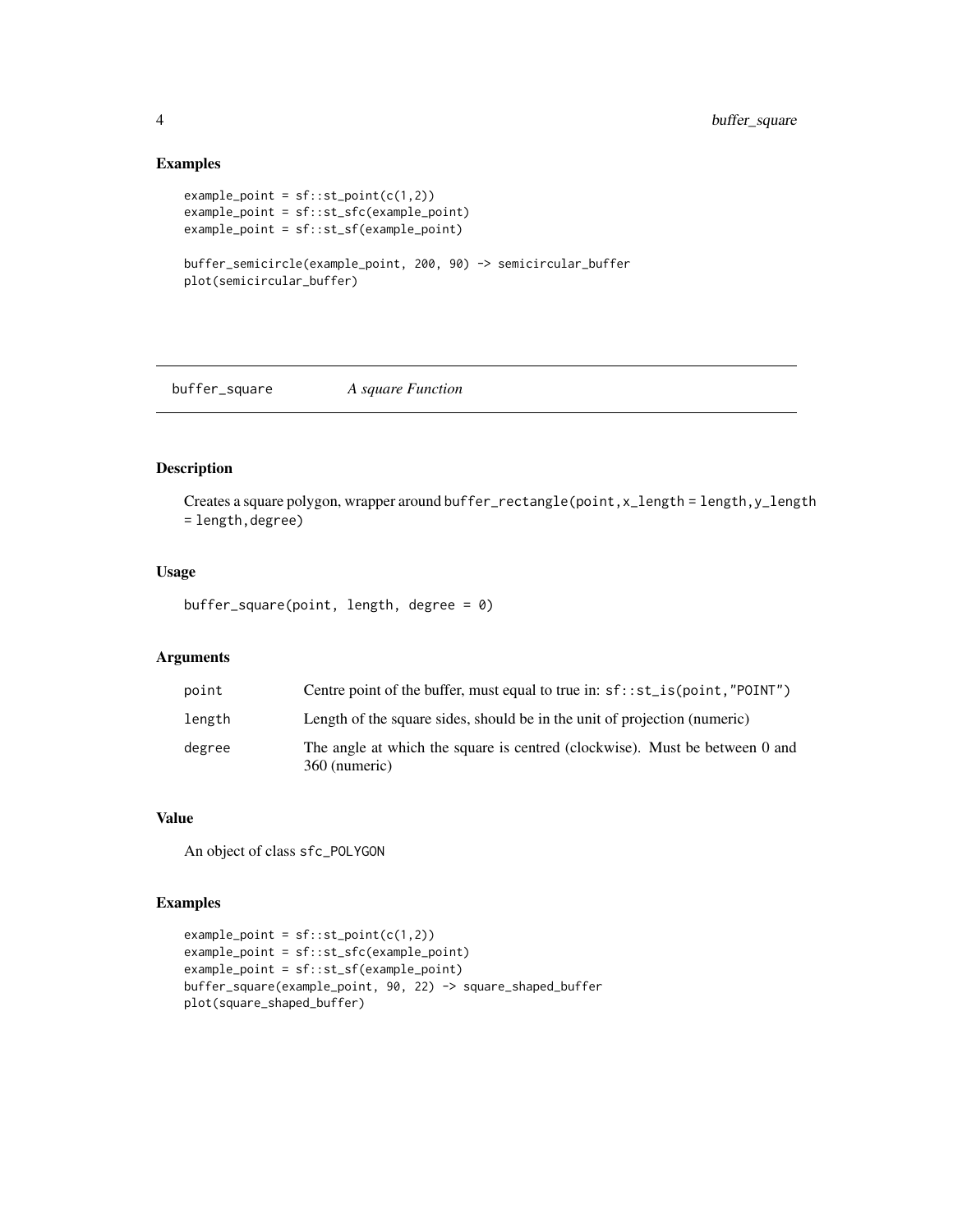<span id="page-4-0"></span>buffer\_wedge *A wedge Function*

#### Description

Creates a wedge polygon

#### Usage

buffer\_wedge(point, radius, degree, degree\_width)

#### Arguments

| point        | Centre point of the buffer, must equal to true in: $sf::st_is(point,"P0INT")$               |
|--------------|---------------------------------------------------------------------------------------------|
| radius       | Radius of the buffer (numeric)                                                              |
| degree       | The angle at which the wedge is centred (clockwise). Must be between 0 and<br>360 (numeric) |
| degree_width | Width of the wedge. Must be between 0 and $360$ (numeric)                                   |

#### Value

An object of class sfc\_POLYGON

#### Examples

```
example\_point = sf::st\_point(c(1,2))example_point = sf::st_sfc(example_point)
example_point = sf::st_sf(example_point)
buffer_wedge(example_point, 200, 90, 45) -> wedge_shaped_buffer
plot(wedge_shaped_buffer)
```
buffer\_windrose *A wind-rose shaped buffer function*

#### Description

buffer\_windrose creates a wind-rose based buffer shape.

#### Usage

```
buffer_windrose(point, wind_frequency_df, radius = 100, width_factor = 2)
```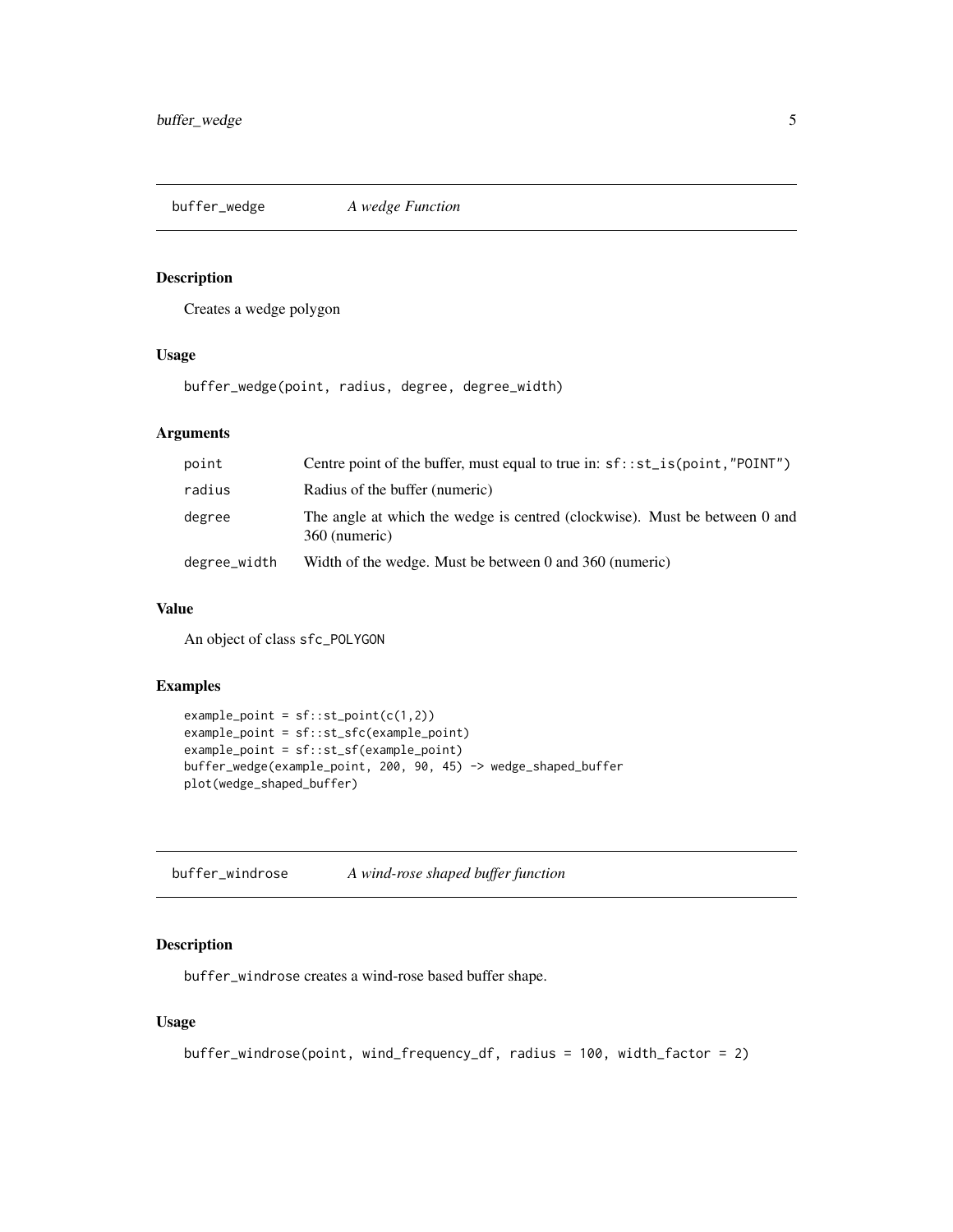#### <span id="page-5-0"></span>Arguments

| point             | Centre point of the buffer, must equal to true in: $sf::st_is(point, "P0INT")$                                                                                      |
|-------------------|---------------------------------------------------------------------------------------------------------------------------------------------------------------------|
| wind_frequency_df |                                                                                                                                                                     |
|                   | A wind frequency table, in the format provided by "openair:: windRose (wind_sample)\$data"                                                                          |
| radius            | radius of the buffer (numeric). The radius of the largest sub-wedge of the wind-<br>rose shaped buffer                                                              |
| width_factor      | Scaling factor of the width of sub-wedges (numeric). Smaller number $(<1)$ em-<br>phasize less-dominant wind-directions, $(>1)$ emphasize dominant wind-directions. |

#### Value

An object of class sfc\_POLYGON

#### Examples

example\_point = sf::st\_point(c(1,2)) example\_point = sf::st\_sfc(example\_point) example\_point = sf::st\_sf(example\_point)

openair::windRose(wind\_sample) -> wind\_sample\_wind\_rose wind\_sample\_wind\_rose\$data -> wind\_frequency\_df

buffer\_windrose(example\_point, wind\_frequency\_df, 100, 0.5) -> windrose\_shaped\_buffer plot(windrose\_shaped\_buffer)

| wind_sample | Wind Data of Hong Kong's King's Park meteorological station for |
|-------------|-----------------------------------------------------------------|
|             | 2010 in hourly resolution                                       |

#### Description

Wind Data of Hong Kong's King's Park meteorological station for 2010 in hourly resolution

#### Usage

wind\_sample

#### Format

Dataframe with 8549 rows and 3 variables:

Time datetime

ws wind speed in m/s

wd dominating wind directions

#### Source

<https://www.hko.gov.hk/en/wxinfo/aws/kpinfo.htm>